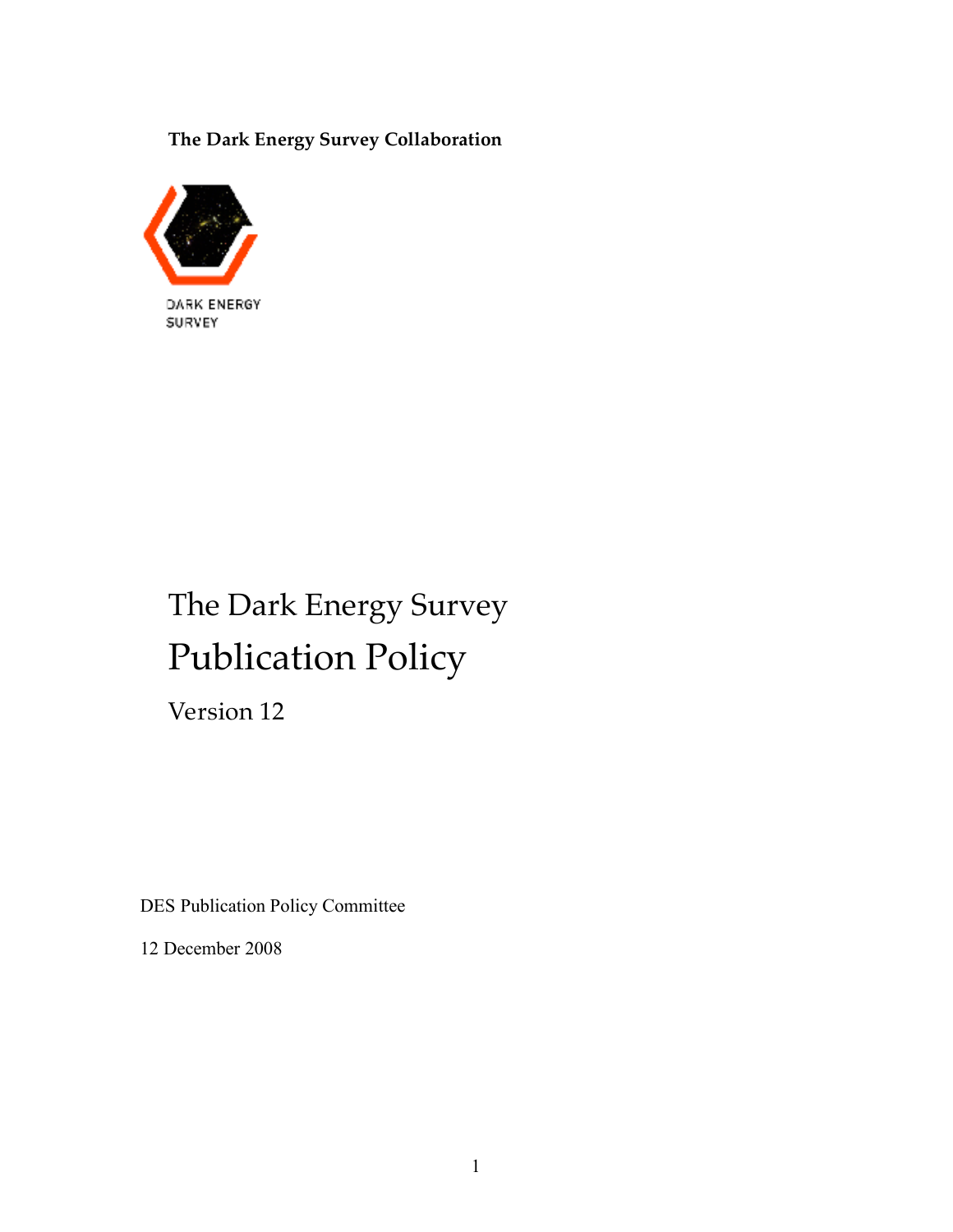# **I. Introduction**

This document describes the policies and guidelines governing the publication and communication of scientific and technical results from the Dark Energy Survey (hereafter DES). The DES Publication Policy is designed to promote the scientific and technical accuracy and timeliness of DES publications and to ensure that fair credit is given to the authors and to other individuals who have contributed to the DES.

Unless explicitly stated otherwise, this document applies to publications and communications based either wholly or in part upon data taken with the Dark Energy camera (DECam) as part of DES operations, and which were not in the public domain at the time that the scientific investigation was begun. This policy may apply to other DES-related data sets as well, as described in Section II. This policy also covers publications on the technical aspects of DES, including simulations, hardware, and software.

This policy applies to all communications beyond the DES collaboration of DES scientific results and data, including oral, electronic, and print forms. This includes: papers submitted to electronic archives and refereed journals; scientific or technical books or book sections about the DES and its results; graphical or tabular materials or discussions of results, in electronic or hard-copy form; conference presentations (both talks and posters) and conference proceedings; seminars; circulars, telegrams, and other electronic announcements; press releases and press conferences; funding proposals; and verbal or other communications with colleagues who are not members or participants of the DES collaboration.

Responsibility for oversight of DES publications shall rest with the chair of the DES Publication Board. The Publication Board, which is appointed by the DES Management Committee (MC) and whose duties are described below, is tasked, along with the Science Committee, with ensuring that the policy is efficiently implemented to the benefit of the collaboration. The duration of Publication Board membership, duration of its chairpersonship, and the number of Publication Board members shall be determined by the MC.

The DES Director, with advice from the MC, has charged the DES Publication Policy committee with formulating this Publication policy. The Publication Policy committee members are: Josh Frieman (chair), Tom Diehl (vice-chair), Klaus Honscheid, Ramon Miquel, Bob Nichol, Paulo Pellegrini, Ravi Sheth, Greg Tarle, and Jon Thaler. As the DES progresses, the MC may approve revisions of this Policy.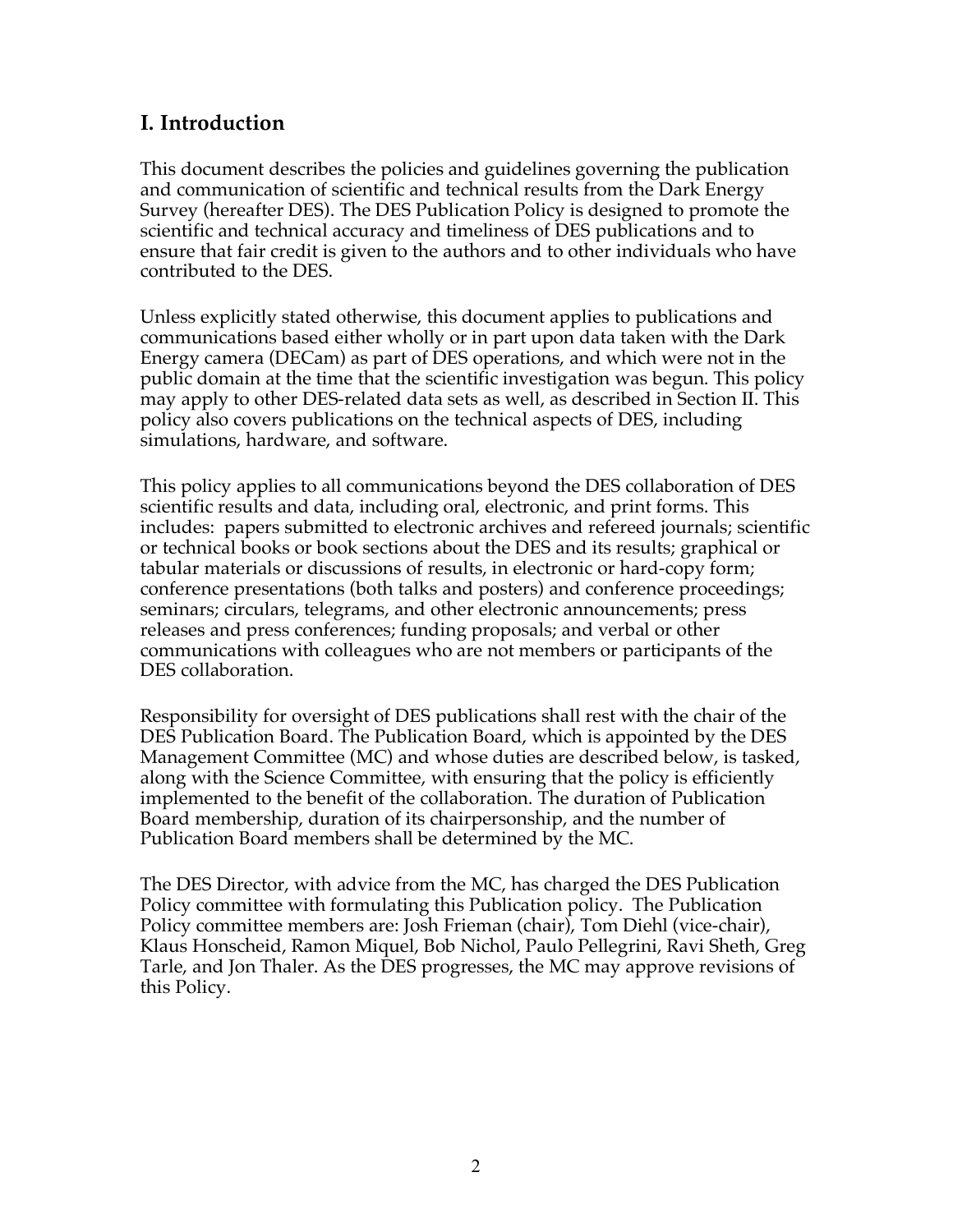## **II. Purview of this Policy and Resolution of Disputes**

This policy applies to papers and communications based upon DES data that were not public at the time the investigation or analysis was begun*, even if those data become public before completion of the analysis and/or the resulting publication*. An analysis is said to have begun when the project has been announced to the collaboration (see section VI).

It is expected that the majority of analyses of DES data by DES collaborators will be carried out under the purview of this policy. It will be considered a violation of the spirit of this policy if a DES collaborator waits until just after a DES data set becomes public in order to start and rapidly complete an analysis that falls outside the purview of this policy.

Abiding by the terms of this Policy is one of the responsibilities of all DES collaborators. Violations or perceived violations of this Policy should be brought to the attention of the Science Committee co-chairs (in the case of science papers or communications) or the relevant DES manager (in the case of technical papers), the Publication Board chair, and the MC chair. If they determine that a violation has occurred, they may recommend a course of action to the MC, depending on the egregiousness of the violation. Particularly egregious or repeat violations may result in loss or curtailment of co-authorship rights, data access, or collaboration membership.

Disputes about publication matters, including but not limited to authorship and author ordering, will be referred sequentially to the editorial review committee (see Sec. VI), to the Working Group coordinators, and to the Science Committee co-chairs, in each case proceeding to the next level if consensus is not reached among the disputants. In the case of technical publications (see Sec III), such disputes shall be referred to the relevant DES manager. If the Science Committee or the relevant DES manager cannot broker a consensus, the matter will be referred to the Publication Board, which will attempt to reach its own consensus but which will take a majority vote if it cannot. In the latter case, the chair of the Publication Board will confer with the MC Chair. If they both agree that the majority decision is appropriate, the MC Chair will so inform the MC and the decision will stand. Otherwise, they can decide that the matter should be brought to the MC for consideration. In that case, the decision of the MC will be final.

This policy applies primarily to publications based upon data taken with DECam during normal survey operations. It does not apply to publications based upon data taken with DECam wholly during non-DES (community) time. For data taken with DECam during its science verification phase, this policy shall only apply to data taken during time clearly identified as part of DES science verification and processed through the DES Data Management system. The management of DECam commissioning and science verification data will be determined by the DECam/DES commissioning plan, which falls under the terms of the Memorandum of Understanding governing the DES. Publications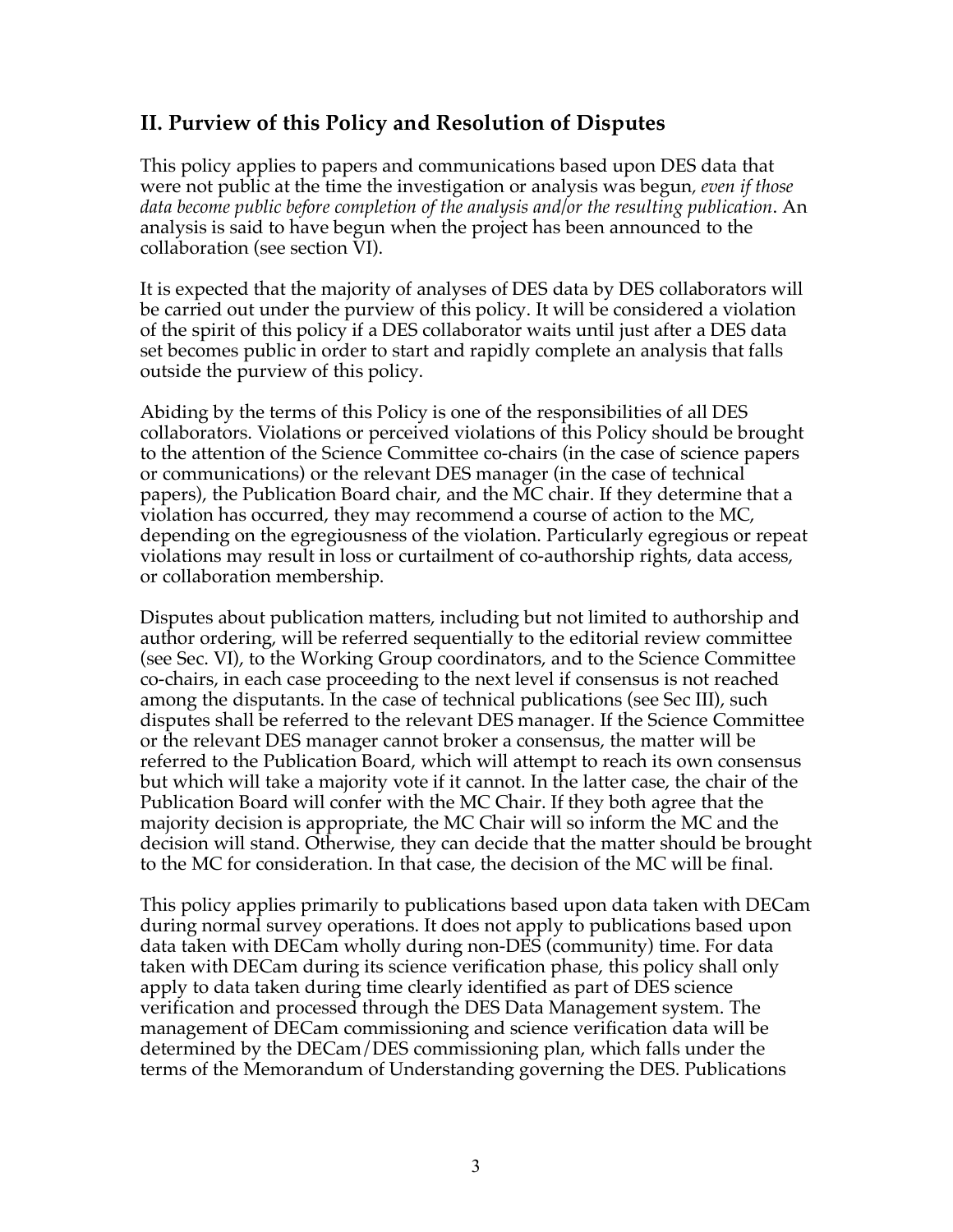based upon ancillary data taken by DES project members with other instruments in support of DES (e.g., for calibration purposes) are covered by this policy.

# **III. Types of Papers**

We distinguish several types of papers, which are governed by different guidelines, as discussed in later Sections of this policy:

1. Scientific publications with results based upon previously unpublished DES data for a journal, which are further subdivided into (1a) Key Project and (1b) non-Key Project science papers. Key Project science papers involve results directly associated with the core science goals of the DES. Note that not all papers related to a Key Project will necessarily be classified as Key Project science papers, e.g., methods papers in a Key Project area that only touch tangentially on DES data might not be classified as Key Project science papers. The WG coordinators will be responsible for developing and updating lists of Key Projects, to be vetted by the Science Committee, for organizing their execution, and for deciding very early in the publication process (see Sec. VI) whether a paper is a Key Project science paper or not.

2. Simulation publications, by which is meant papers that contain simulated data produced primarily for use within the DES collaboration, including synthetic catalogs, simulated DECam images, and the outputs of DES DM data challenges. Note that work on such simulations/publications counts as DES infrastructure work toward either Membership and/or Builder status (see the DES Membership policy and Sec. IV, respectively). Papers based upon both DES data and simulations will be classified as scientific publications.

3. Technical publications describing specific hardware/software components for a journal

4. Data release publications and publications that provide an overview of the entire project for a journal

5. Conference proceedings that describe DES scientific results, simulations, or technical components or that provide an overview of the project (see Sec. VII)

# **IV. Authorship Eligibility and Builders**

Authorship of DES publications shall generally be limited to DES members, associate members, provisional members, participants, and external collaborators. These categories of collaborators are defined by the DES Membership Policy. Briefly, members are faculty or staff scientists at Collaborating Institutions who have been admitted to the collaboration by the MC. Associate members are faculty or staff scientists at non-DES institutions who have been admitted to the collaboration. A provisional member is a faculty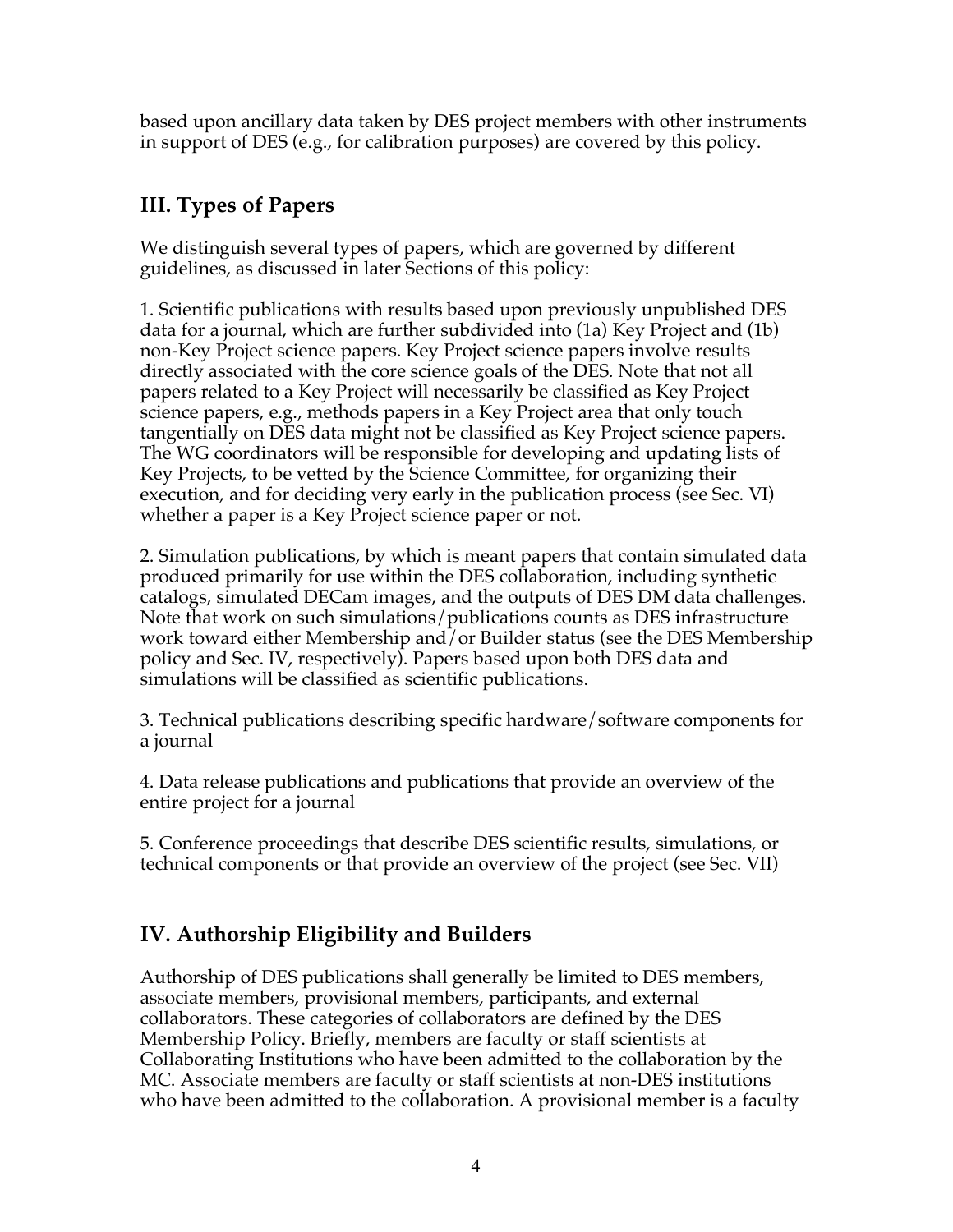or staff scientist at a Collaborating Institution who has been approved to work provisionally on the DES and who is likely to apply for regular membership after meeting conditions specified in the Membership Policy. Participants are current students or postdocs of members or of associate members who are involved in the DES. It is the responsibility of members and associate members to propose to the DES Membership Committee the names of their associated participants and the science projects in which they will be involved (the DES Membership Policy specifies the rules on participants). For the rest of this document, we will refer to both members and associate members as just members. External collaborators are individual investigators with special expertise or resources who are brought in to work collaboratively with DES members on a particular science project with the approval of the Management Committee. The list of collaboration members, participants, and external collaborators shall be maintained by the Chair of the MC. Membership in the collaboration does not guarantee authorship on DES publications.

Authorship of DES science publications based on DES data (type 1 in Sec. III) and of data release papers (type 4 in Sec. III) will be drawn from two groups: (i) those members, participants, and external collaborators who contributed to the analysis and writing of the paper (referred to below as primary authors); and (ii) those designated DES Builders. Authorship of the other three classes of publications (2, 3, and 5) will generally be confined to those who contributed to the analysis, writing, or construction. External collaborators will only be authors on papers associated with the project for which their participation has been approved. Provisional members are only eligible for authorship on papers that they contribute directly to, at the discretion of the WG coordinators.

## **Builders**

DES Builders are a subset of DES members and participants who have contributed at least 2 FTE-years of effort on DES project infrastructure or have otherwise made significant contributions to the project, in either case to be decided at the discretion of the Management Committee. Infrastructure work includes contributions to: DECam, DES Data Management, the CTIO Facilities Improvement Project, the Science Working groups (but see the next paragraph), project commissioning, project operations (including observing with DECam at CTIO), and project management. The list of DES Builders shall be maintained by the Chair of the MC. Nominations for Buildership shall be brought forward from time to time by the MC. In addition, once each year the MC institutional representatives shall submit an updated list of Builders and proposed Builders to the MC. Vetting of Buildership candidates shall be carried out by the MC. Once given Builder status, that status shall be maintained as long as the person remains a member or participant in the collaboration.

Not all contributions to the Working Groups count as ``infrastructure" work toward Builder status. In particular, writing science papers, reviewing presentations for conferences, supervising graduate students carrying out science analysis, participating in WG meetings, or performing science analyses for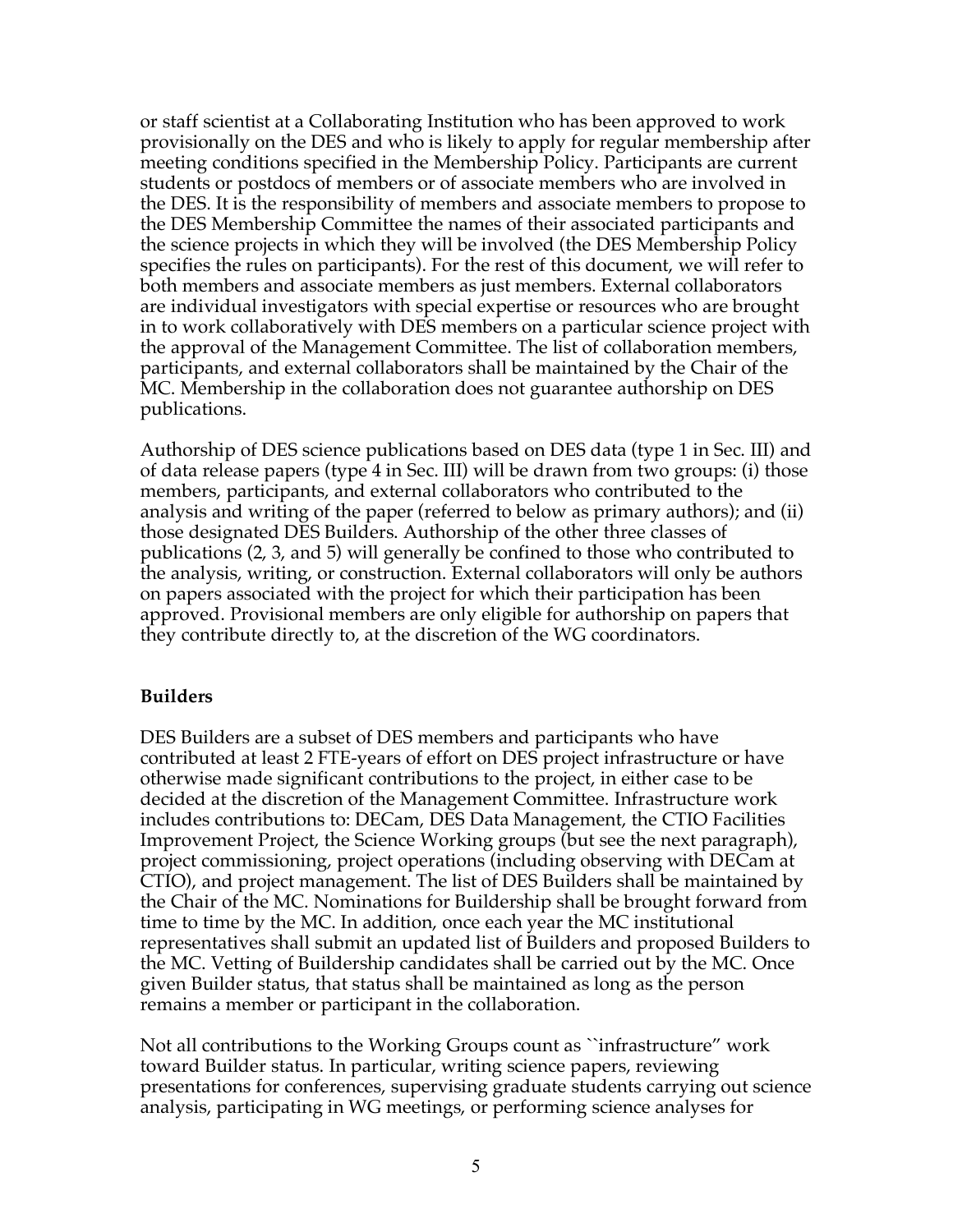publications do *not* count as infrastructure work. WG infrastructure work includes but is not limited to: organization of the WG activity as a WG cocoordinator; development of DES science requirements; development, analysis, and optimization of survey strategy; development of pipeline code that will be incorporated into the DES Data Management system or into the Supernova Survey; development of simulations for the Data Management Data Challenges or for use by the WGs in developing analysis codes; contributions to the Data Management-Working Group interface; construction of value-added catalogs for science analysis; serving on editorial review committees of science papers; and other infrastructure tasks to be defined by the WG coordinators. The overarching idea here is that ``infrastructure" work should benefit the collaboration in the broad sense.

Inclusion of Builders as authors on DES science and data release publications (types 1 and 4 of Sec. II) shall be granted upon request by the Builder, *i.e.,* no other justification shall be required. In most cases Builders will not be automatically added to the author list but must request authorship (``opt-in" policy). The mechanism for Builders or other collaborators to request coauthorship shall be straightforward, *e.g.,* via web access to the Publication Archive (see Sec. VI).

# **V. Authorship Ordering**

For science papers that include results of Key Projects (type 1a, as designated by the WGs) and for data release papers (type 4), the author ordering shall be alphabetical.

For non-Key Project science papers (type 1b), the default ordering will include two tiers, with primary authors and analyzers followed by alphabetical listing of those Builders who have requested authorship. The author ordering within the first tier is at the discretion of the lead author(s) of the paper. If they wish, the lead authors can opt for alphabetical ordering within the first tier or for alphabetical ordering of the entire list.

For simulation/methods papers (type 2) and technical papers (type 3), with authorship confined to those who made direct contributions to the paper, the lead author(s) shall decide on the author ordering, with guidance from the system managers (for technical papers) and the WG coordinators (for simulation papers). Again, they can choose to make the ordering alphabetical if they wish.

# **VI. The Publication Process**

## **A. Paper initiation and organization:**

At the *initiation* of work leading to a DES *scientific* publication or other communication of a scientific result (as specified in Sec. VII), an electronic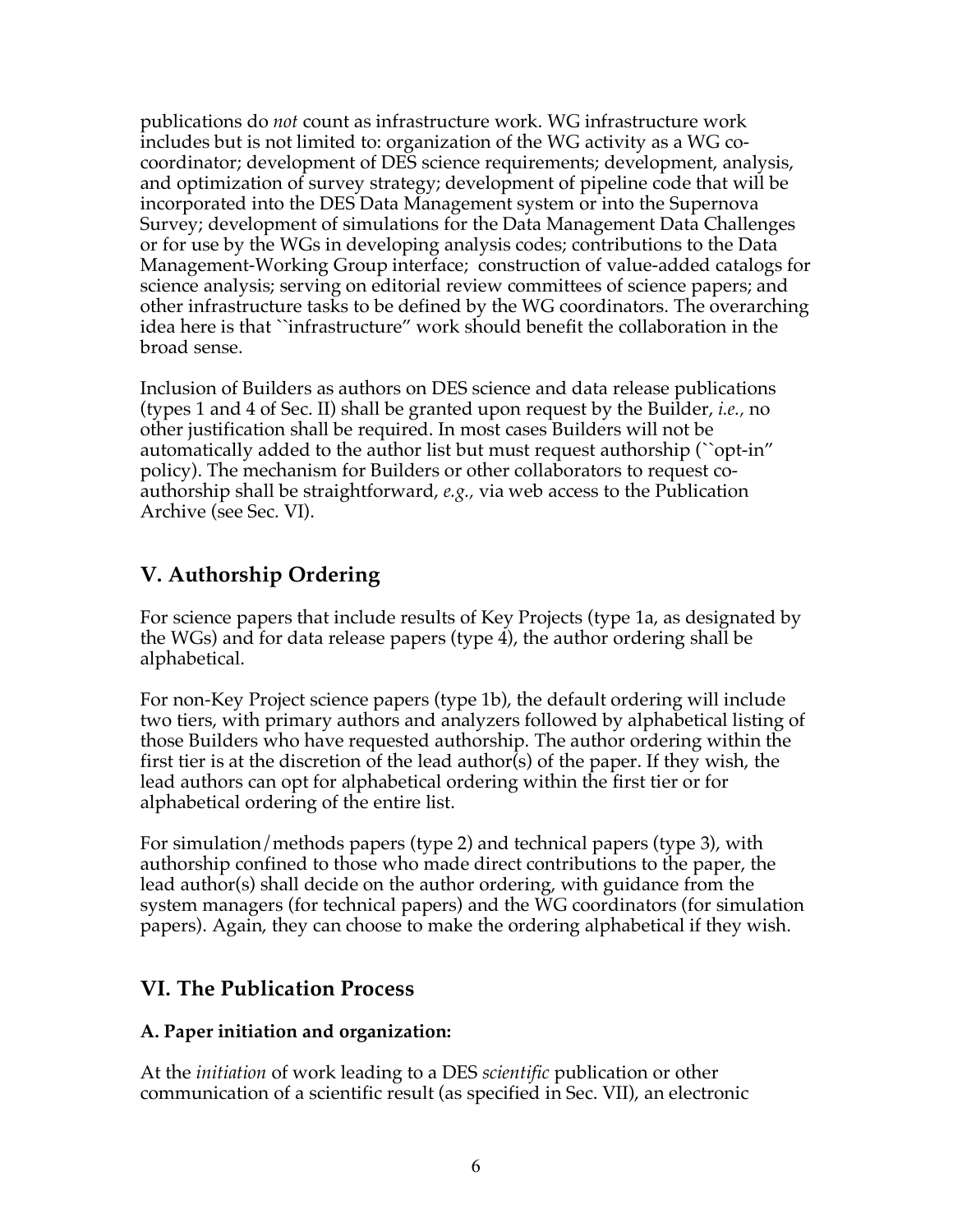announcement must be sent to the relevant Working Group mail archive, announcing the project, summarizing the project and its scope in brief, listing those who are initially involved, and inviting other DES collaborators to join. At the initiation of work leading to a DES *technical* publication, the announcement should be sent to the relevant technical group mail archive. For *all* publications, a copy of the electronic announcement must also be made at this initial stage to the entire DES collaboration, and such project announcements shall be permanently archived by the Publication Board. *Early and timely announcement of projects is vital to the health of the collaboration and to maintaining a collegial environment.* Those leading the effort on the publication must provide the relevant Working or technical groups with periodic updates on progress. The intent to write conference proceedings must also be announced well in advance of submission of the proceedings. Failure to announce science projects in the earliest stages of the analysis will be considered a violation of this Policy.

Although early project announcement is important, it is not intended as a method of ``fencing off" scientific territory. DES members are encouraged to collaborate and communicate with other interested members on analysis projects, and the participation of those wishing to join an analysis project should be welcomed. At the same time, there may be cases in which multiple, independent analysis work on the same or similar topics is appropriate or even desirable. In these cases, the WG coordinators will be responsible for ensuring sufficient coordination of the analyses and resulting publication(s).

Simulation/methods and science papers will be organized by the WGs, which are responsible for posting lists of active analysis projects and maintaining open lines of communication about progress. Technical papers will be organized by those who did the technical work, under the guidance of the relevant DES system managers. Publications that cross WG boundaries will be jointly coordinated by the WGs involved. Science analyses that do not naturally fall under the purview of one or more WGs shall be coordinated by the Publication Board (see below).

## **B. Editorial review:**

All DES science results and publications shall be internally reviewed prior to public dissemination. Internal reviewing aims to produce better publications and therefore more rapid acceptance of publications by journals. The review process will depend upon the type of paper.

The WG coordinators will set up an editorial review committee for each science paper (types 1 and 2) that falls under the purview of that group. The technical papers will be vetted by the appropriate DES system manager. For the case of science papers that do not fall under the purview of one or more of the WGs, and for data release publications, the Publication Board will set up the editorial review committee.

For DES science papers, the sequence is: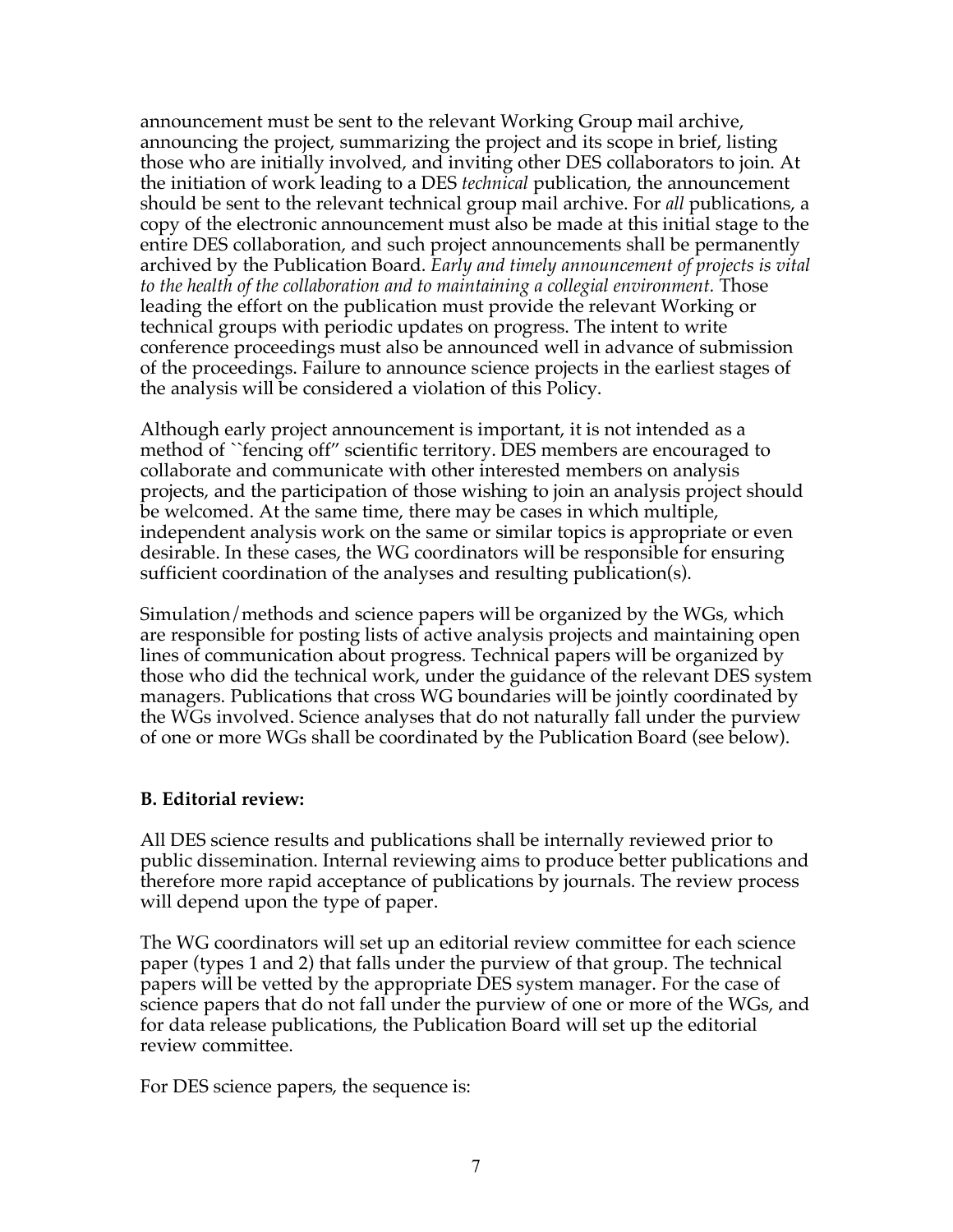1. The project is organized by the analysis team, in coordination with the relevant WG coordinators, and electronically announced to the WG and to the collaboration via the DES project announcement archive. The WG coordinators classify the expected publication as a Key Project science paper (1a) or not (1b) or as a DES simulation publication, as appropriate.

2. The WG coordinators assign an editorial review committee at some point during the course of the project, at their discretion. If the review committee is constituted early in the analysis project, which will be the expected norm for Key Project papers, it can serve to actively monitor analysis progress. In other cases, the review committee may only be needed when the associated paper is nearing completion. Names of the reviewers shall be announced and posted to the WG.

3. The analysis team makes periodic progress reports to the WG. If the editorial review committee has been constituted, it may receive more detailed reports during this stage. Once the analysis reaches a reasonable level of maturity, the technical notes and presentations associated with these reports should be posted to the WG website. The Working Groups are strongly encouraged to maintain documentation regarding the details of analyses so that others in the collaboration and eventually outside the collaboration can understand them.

4. When the analysis team reaches what they consider to be mature scientific result(s), then in consultation with the editorial review committee (if it already exists) they ask the WG coordinators to arrange for the result(s) to be approved for dissemination beyond the collaboration. The approval process is at the discretion of the WG coordinators but will usually involve presentation and discussion of the result in a WG meeting. If consensus is reached that the result(s) should be approved, the WG coordinators will notify the analysis team, the review committee, the WG, and the rest of the Science Committee in writing. For particularly sensitive or important results, the Science Committee co-chairs may choose or be asked to make a final decision on approval. Material associated with the approved result(s), e.g., figures, tables, numbers, shall be posted to the WG website with the clear designation "Preliminary". From this point onward, such material may normally be used in public presentations unless the analysis team and the WG coordinators have decided it should be embargoed. In any case, those wishing to use such material in public presentations should first confirm with the analysis team and the WG coordinators (see Sec. VII).

5. The authors submit an advanced draft of the paper to the review committee for comment and also post the draft to the WG website.

6. The review committee send written comments on the paper to the analysis team within 2 weeks. WG members and other collaborators are also welcome to send comments during this period to the analysis team and to the review committee.

7. The analysis team responds to comments received, iterating with the review committee to reach a consensus final version.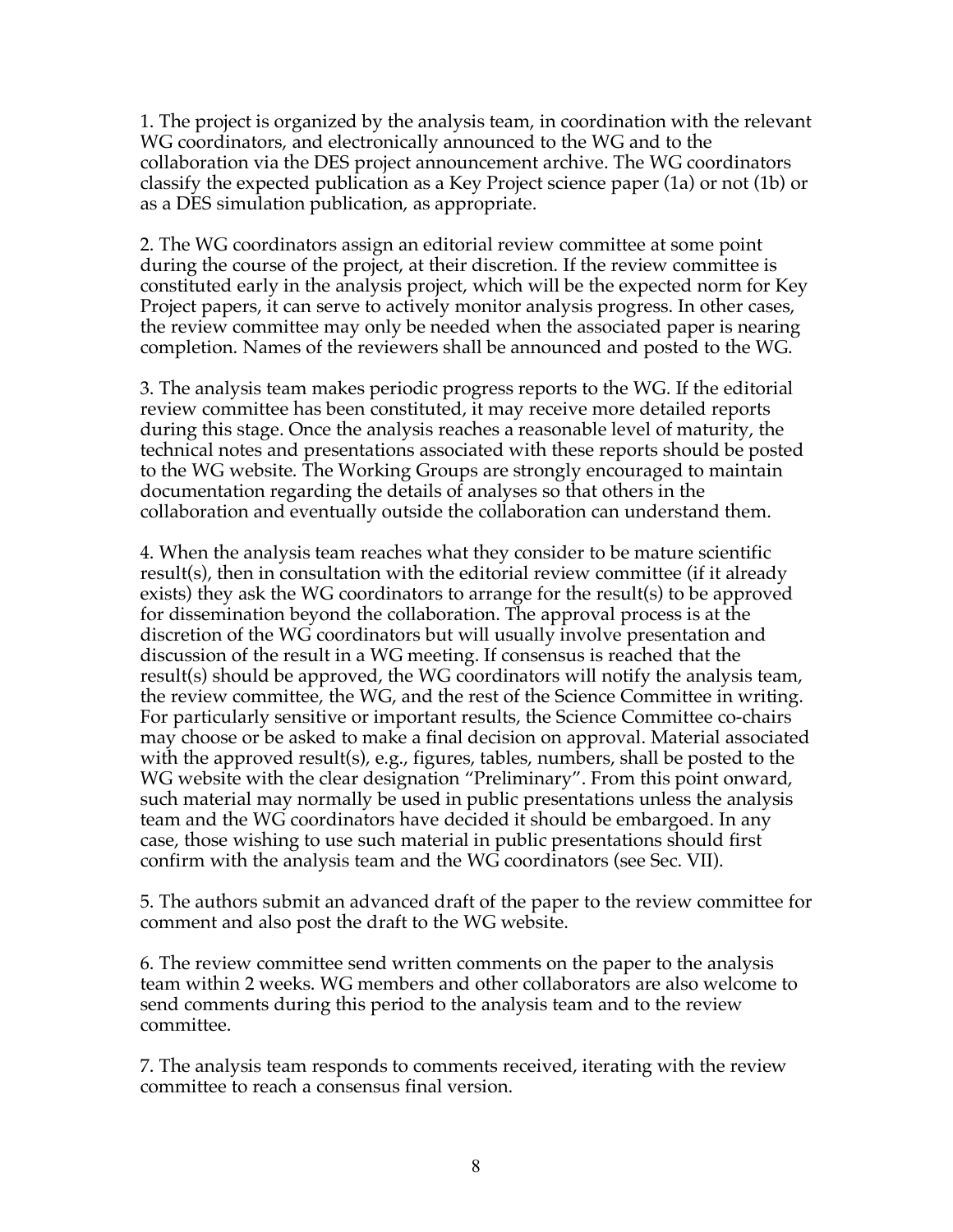8. The final paper version is posted to the WG, to the collaboration Publication Archive and, after a one-week final comment period and subject to final approval by the Science Committee co-chairs and by the Publication Board, may be submitted for publication. Authorship requests may be made at any time prior to submission, using web-based access to the Publication Archive. Once a paper is approved for submission, the designation ``Preliminary" shall be removed from the associated material.

9. The authors may decide to defer posting the paper to the ArXiv until the paper is accepted for publication. The Science Committee or the Publication Board may request this action in certain cases.

10. The final accepted-for-publication version of the paper shall be posted to the Publication Archive.

11. All DES science papers shall include in the acknowledgements section the sentence ``This paper has gone through internal review by the DES collaboration." All DES publications must also include the general DES acknowledgement given in Sec. X.

In the case of science publications that do not fall under the purview of one or more of the WGs, the role of the WG coordinators in the sequence above shall be played by the Publication Board. In those cases, instead of posting the paper first to a WG, the paper shall instead be posted for comments for three weeks to the collaboration via the Publication Archive. Again, the Science Committee cochairs and the Publication Board will have final approval before submission. For technical papers, as noted above, the publication process will be under the direction of the relevant DES manager. However, technical papers shall also be posted to the collaboration for one week prior to submission, with final approval by the Publication Board.

DES collaborators starting an analysis of *already-public* DES data are not required to have their paper go through the formal review process. They *may* choose to undergo that process if they wish, in which case they could include in the acknowledgement section of the paper the statement that it was reviewed by the DES collaboration. If they do not so choose, the authors are strongly encouraged but not formally required to submit their papers to the collaboration Publication Archive for comment 3 weeks before submission to a journal. Experience shows that informal comment by colleagues who have in-depth understanding of the data can be of significant benefit.

#### **Role of the Publication Board**

In addition to setting up editorial review committees for non-Working Group science papers and data release publications, the Publication Board shall make final editorial comments and ensure that *all* DES papers and press releases (see Sec. VIII) include the proper references to DES technical publications and to funding agencies and institutions via the standard acknowledgement in Sec. X.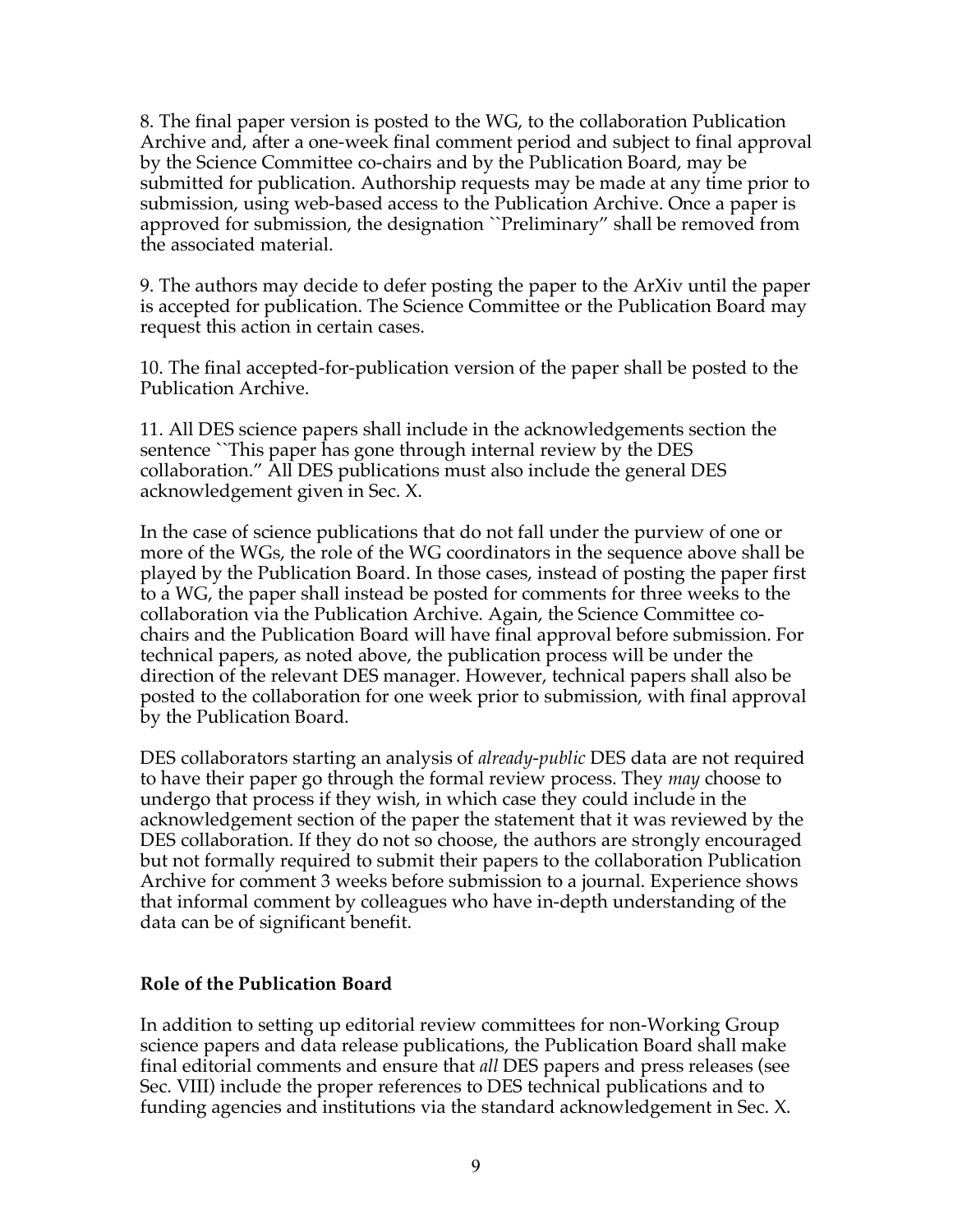The Publication Board shall also maintain the collaboration Publication Archive as well as the collaboration archive of project announcements. The Publication Board also serves as the penultimate resort in resolving publication-related disputes.

## **VII. Talks, Posters, and other communications**

In addition to publications submitted to journals, DES results will also be communicated through presentations, *e.g.,* conference talks, conference posters, and seminars. We distinguish several types of such communications:

A. Talks or poster presentations at conferences that include the first public presentation of a result from DES

B. Talks or posters at conferences that overview the DES project

C. Broader review talks or posters at conferences that may include some discussion of DES among other projects

D. Academic seminars or colloquia at universities, laboratories, or institutes and popular talks to the general public, that touch upon DES in whole or in part

E. Presentations to internal or external review committees

## **Speakers' Bureau**

The MC shall appoint a Speakers' Bureau to help coordinate presentations in categories A and B. It will have the following tasks:

(i) To keep track of upcoming conferences and to encourage or ask people in the collaboration to sign up to give talks/posters, to help promote the project and its results

(ii) To maintain balance of exposure among different people in the collaboration, especially to help increase exposure for junior people in the collaboration and to ensure that those doing work get public recognition for that work

(iii) To maintain a list and web archive of talks/speakers and their presentations

Those planning to make a communication, either voluntarily or in response to an invitation, in category A or B are required to notify the Speakers' Bureau of such plans and to obtain approval from the Bureau before proceeding. This notification shall include the title of the presentation and a description of which non-public results will be included and must be done well in advance of the presentation date. In most cases, approval is the expected norm, but the Bureau is empowered to assign another speaker or presenter if it feels justified on the basis of (ii). In addition, if a DES member or participant receives an invitation to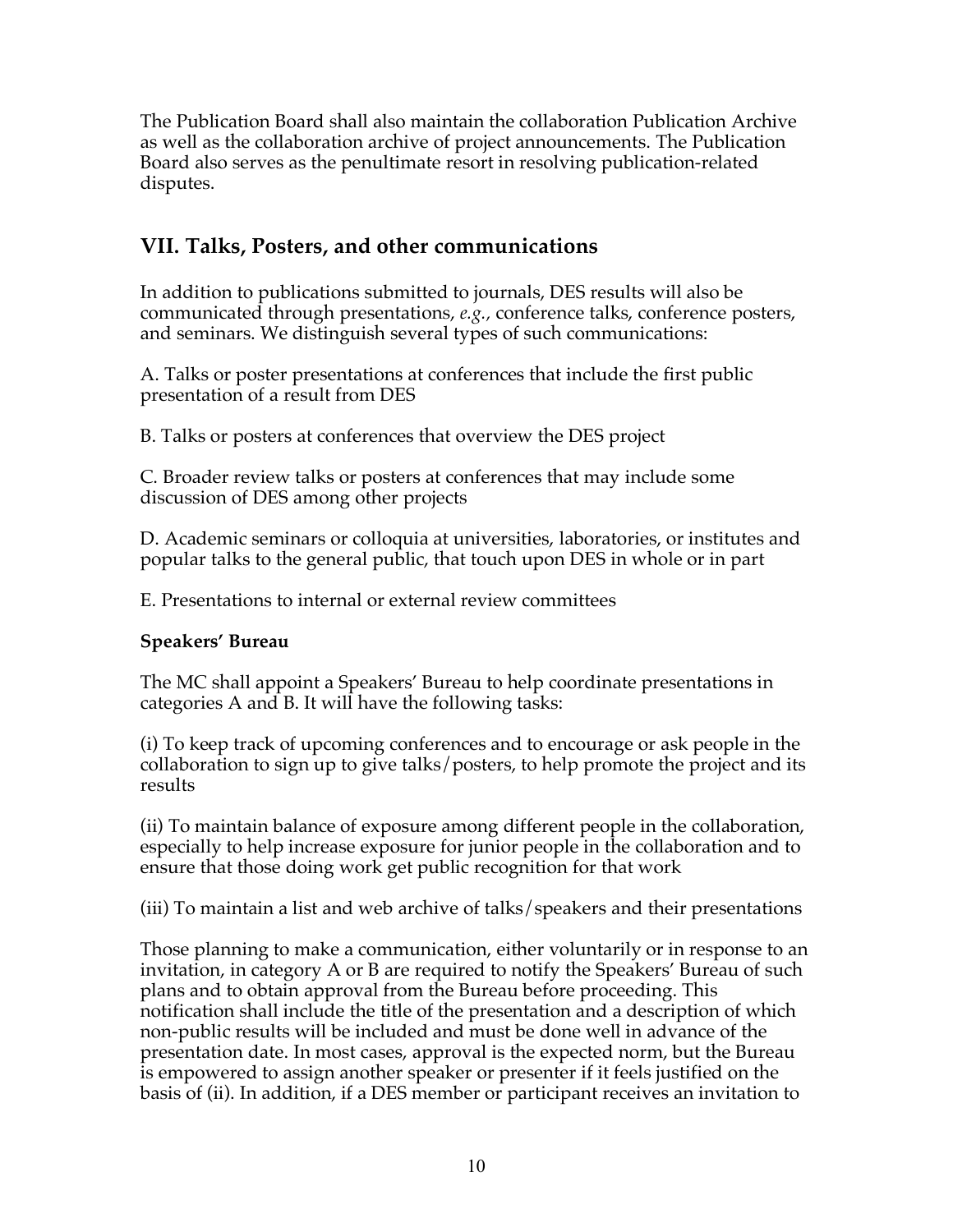speak or present at a conference but is unable or unwilling to do so, he or she should notify the Bureau and get a suggested replacement name that they can pass on to the conference organizers.

The Speakers' Bureau will not decide on speakers/presenters for categories C, D, or E. However, such communications are subject to the usual rules regarding dissemination of new science results, *i.e., all communications may only include DES science results that have been approved for dissemination* (see Sec. VI.B, item 4). Presenters in any of the categories above should check with the relevant WG coordinators and with the primary authors before showing approved, nonpublic science results, i.e., results that have not been previously shown outside the collaboration. Disputes about what can and cannot be shown shall be handled by the same sequence as for other publication disputes (see Sec. II). Presentations of technical (as opposed to science) results and presentations on DES cost, schedule, and technical performance in reviews (category E) are *not* subject to this Policy.

Some conferences require abstracts to be submitted in advance of the conference and often publish such abstracts in electronic or booklet form. Abstracts must not disseminate unpublished science results, i.e., results that have not appeared in a paper on the ArXiv or in print. All abstracts should be posted to the collaboration before submission. Conference abstract authorship should follow the same rule as for Proceedings below.

## **Conference Proceedings**

Conference proceedings contributions are write-ups based upon a conference presentation that are submitted to a proceedings editor and are usually published in electronic or print form. We envision two categories of conference proceedings: (a) those that do not include previously unpublished results, and (b) those that do. Note that ``unpublished" is distinguished from ``nonpublic": a result is *public* once it has been disseminated in any form, e.g., in a conference presentation, but it is not *published* until it has appeared in a paper on the ArXiv or in a refereed journal.

Conference proceedings describing science results that are part of a Key Project (as determined by the WG coordinators) are restricted to category (a): in these cases, the speaker or poster may show approved Preliminary results, but the corresponding proceedings may not present those results unless the Preliminary designation has since been removed, i.e., the result has since appeared in a paper submitted to a refereed journal. For category (a) proceedings, the author(s) shall post the write-up to the collaboration Publication Archive at least one week prior to submitting to the proceedings editor. The author list will include the conference presenter and may include others who contributed to the presentation or to the results included therein but in any case shall include the appellation ``for the DES collaboration" after the list of named authors.

A non-Key Project conference proceedings contribution falling under category (b), *i.e.,* that includes previously unpublished results, shall be treated as a DES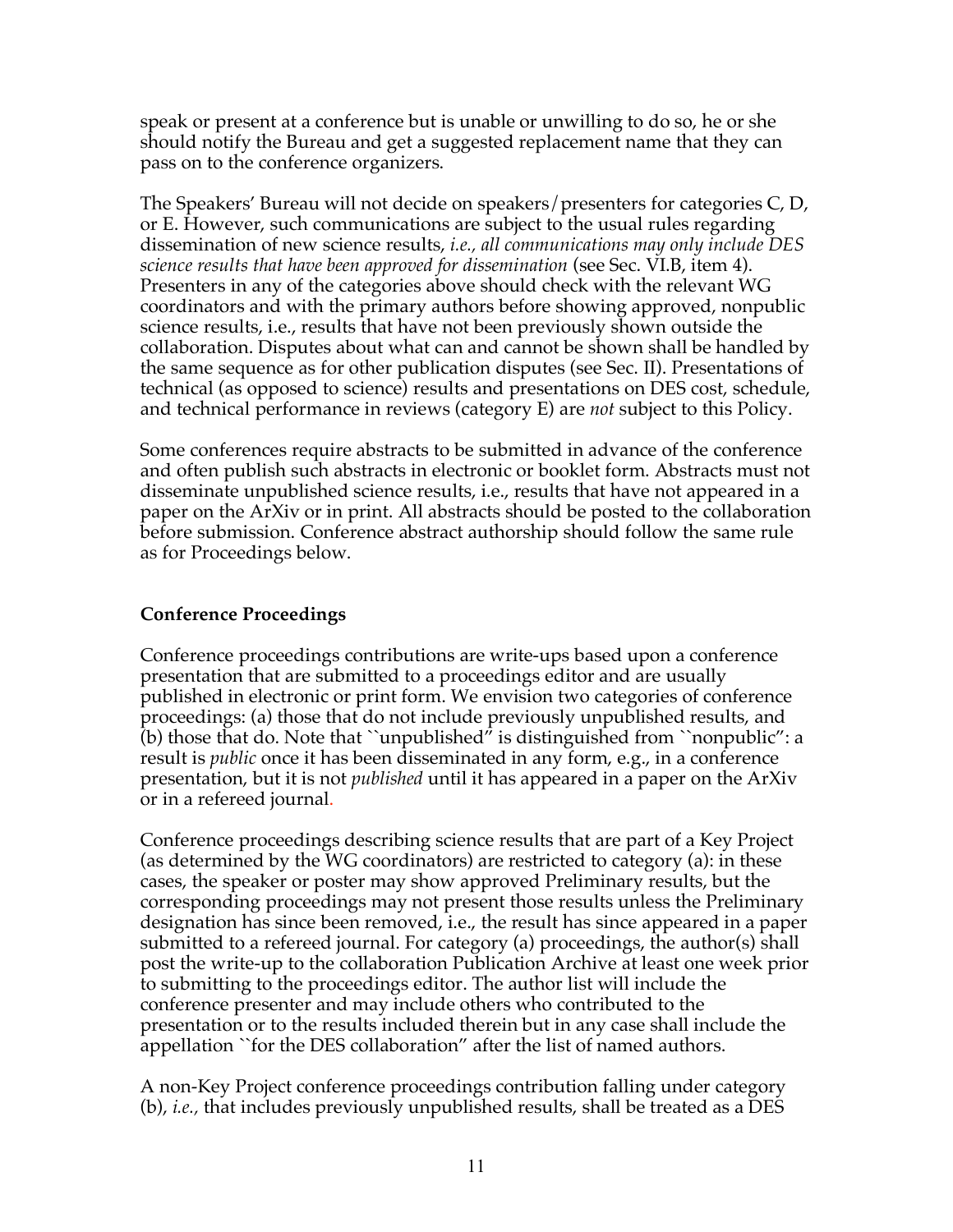science publication and must follow the publication process described in Sec. VI. In particular, the author list must include the full list of authors of the refereed journal article that will include the results, in the same order as the refereed journal article. The rationale for this requirement is that those who contributed to the result should receive fair credit.

Presentation of technical results in conference proceedings is at the discretion of the relevant DES project manager.

## **Funding Proposals**

Proposals to government agencies, private foundations, or other sources for support of DES science analysis are also subject to the rule that *all communications may only include DES science results that have been approved for dissemination* (see Sec. VI.B, item 4). Funding proposals are not, however, subject to the editorial review process for publications. Also, figures or descriptions that illustrate the applicability of DES data to a problem, as opposed to presenting scientific conclusions from DES data, may be included in proposals without restriction or approval. When in doubt, proposers should consult the relevant WG coordinators about whether a result can be included.

## **VIII. Press Conferences and Press Releases**

For science results of particular importance or broad significance, the analysis team may propose to the WG coordinators (or to the Publication Board chair if there is no relevant WG) to have a press release and possibly an associated press conference. The WG coordinators should confer with the Science Committee cochairs and the Chair of the MC to determine that pursuing a press release is appropriate. If they concur, the Project Director will inform the DES funding agencies and major institutions (Fermilab, NOAO, NCSA) that DES is considering a press release and/or press conference. One of the WG coordinators (or the Publication Board chair or his or her designate if there is no relevant WG) will agree to coordinate the press release as it is iterated. Normally, the lead authors of the paper will draft a release, with the assistance of the Public Information Officers of their institutions and the designated WG coordinator. The draft release will be circulated for comment by the designated WG coordinator to all authors on the paper as well as to the Science Committee, the Publication Board, and the MC. The Publication Board will ensure inclusion of the standard acknowledgement of sponsoring institutions and funding agencies. In a timely manner, the designated WG coordinator and Science Committee cochairs will review the draft for balance in credit for discovery and scientific accuracy, including specific mention of scientists and institutions. The revised release will be posted by the WG coordinator to the DES collaboration mail archive at least one week before the release goes to the press, and the MC Chair, after consultation with the MC, the funding agencies, and the major institutions, shall give final approval for the collaboration.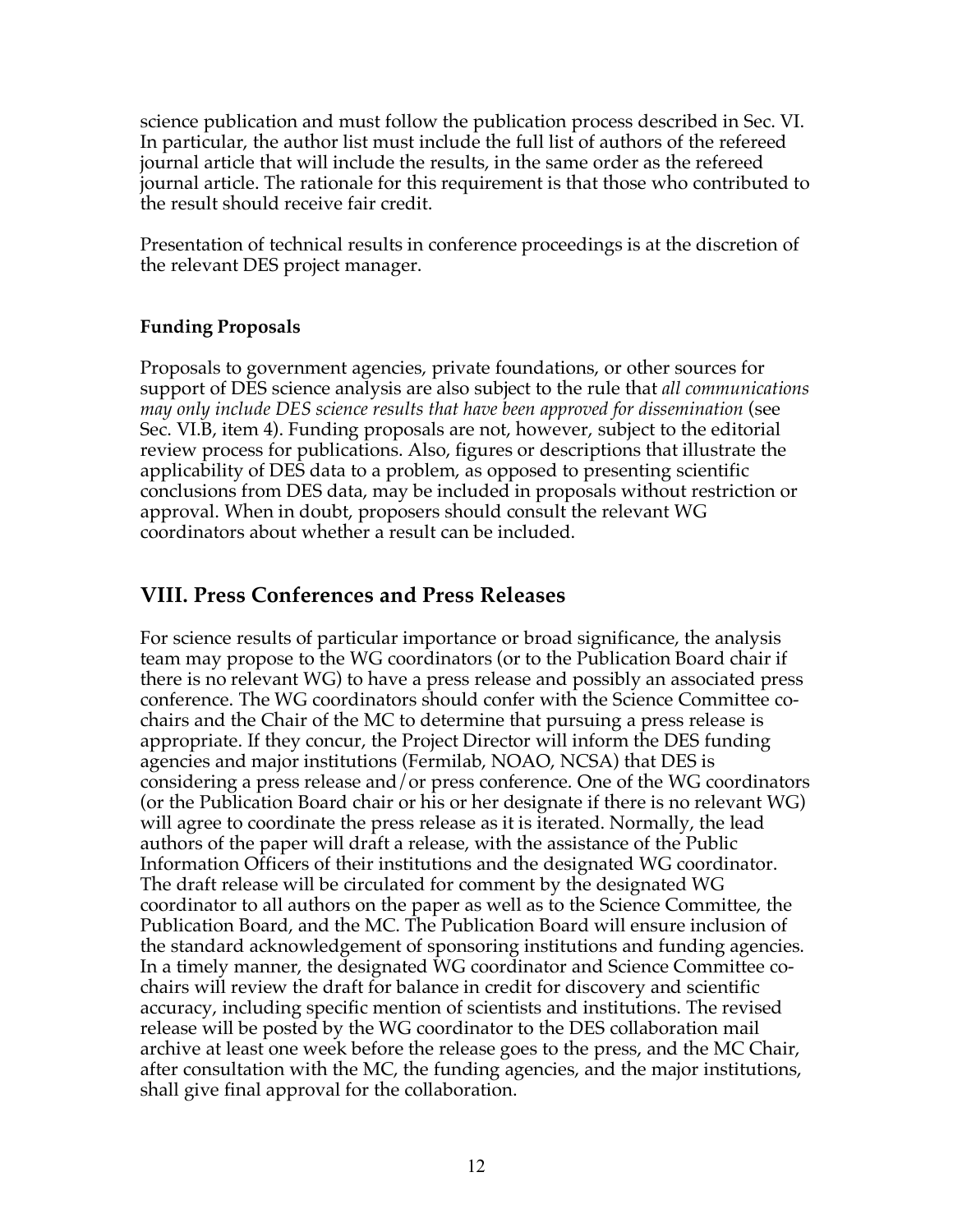In some cases, an institution may wish to formulate a version of the DES release for local distribution. In that case, the lead author at that institution must circulate a draft of that release and incorporate revisions as above. The local release must not precede the main release, and the local release should refer to the main release.

## **IX. Theses**

Student participants in DES (i.e., students of DES members or associate members) are encouraged to author theses based on DES data. If an analysis is to be carried out as part of a student's thesis research, the project announcement (Sec. VI.A) should state that, and the student's supervisor should communicate that to the relevant WG coordinators. As noted in VI.A, the WG coordinators will be responsible for ensuring coordination of potentially overlapping analyses, and they should be especially vigilant when one or more of those analyses involve thesis research.

Theses often contain more detailed discussions of scientific results that have been or will be presented in scientific publication(s) for a journal, and they should reference the DES publications in which those results appear or will appear. Theses are often completed and defended against a short deadline, before their scientific results are ready for journal publication. In recognition of this, theses are exempt from the DES publication process (Sec. VI) and may present previously unpublished or non-public DES results or results that have not yet been approved for dissemination, *provided those results are not submitted for publication to a journal or to the ArXiv or posted on another publicly accessible website.* Once the associated science results *have* been approved by DES for dissemination, they should be included in a DES journal publication that falls under the purview of the Publication Policy rules above, including authorship rules, the publication process, etc. Once that journal publication is publicly available, the thesis (chapters) containing the (if necessary, updated) DES results may be posted to the ArXiv or other public site.

Thesis oral defense talks are similarly exempted from the rules of the DES communication process (Sec. VII). However, other public talks and presentations (posters, etc) based upon DES thesis work are subject to the rules of Sec. VII; in particular, only approved science results should be shown in those venues.

## **X. Standard DES Acknowledgement**

All DES publications, including scientific and technical journal publications, conference proceedings, and theses using DES data, must include the standard DES acknowledgement. The standard acknowledgement has been agreed to and may be updated by the MC. As of this writing (Dec. 2008), the standard acknowledgement is the following: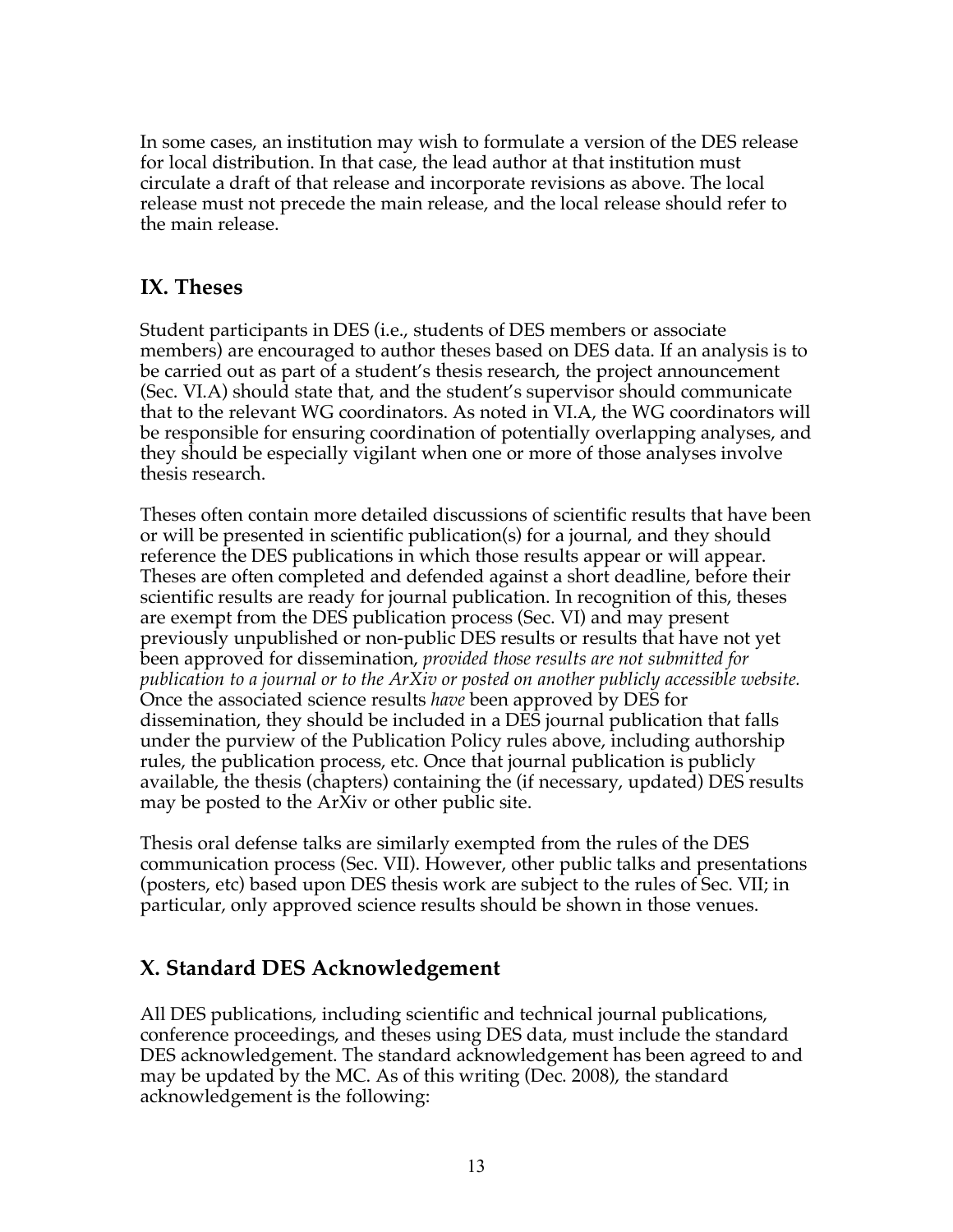Funding for the DES Projects has been provided by the U.S. Department of Energy, the U.S. National Science Foundation, the Ministry of Science and Education of Spain, the Science and Technology Facilities Council of the United Kingdom, the National Center for Supercomputing Applications at the University of Illinois at Urbana-Champaign, the Kavli Institute for Cosmological Physics at the University of Chicago, Financiadora de Estudos e Projetos, Fundacao Carlos Chagas Filho de Amparo a Pesquisa do Estado do Rio de Janeiro , Conselho Nacional de Desenvolvimento Cientifico e Tecnologico and the Ministerio da Ciencia e Tecnologia, and the Collaborating Institutions in the Dark Energy Survey.

The Collaborating Institutions are Argonne National Laboratories, the University of Cambridge, Centro de Investigaciones Energeticas, Medioambientales y Tecnologicas-Madrid, the University of Chicago, University College London, DES-Brazil, Fermilab, the University of Edinburgh, the University of Illinois at Urbana-Champaign, the Institut de Ciencies de l'Espai (IEEC/CSIC), the Institut de Fisica d'Altes Energies, the Lawrence Berkeley National Laboratory, the University of Michigan, the National Optical Astronomy Observatory, the Ohio State University, the University of Pennsylvania, the University of Portsmouth, and the University of Sussex.

## **XI. Dissemination of Time-critical Data**

The DES will occasionally detect time-variable events and/or objects for which timely dissemination to the broader astronomical community can pay big scientific dividends. DES collaborators who detect time-critical events are encouraged to report these to the broader community through IAU Circulars, electronic telegrams, public websites, and the like. If they do so, they must also report these in advance to the DES collaboration as a whole. Since this procedure involves release of DES data, it must be approved by the DES Project Director or his/her designate, who is encouraged to respond with alacrity. Given the space constraints and expense of IAU Circulars, the attribution for the report should include "for the Dark Energy Survey (see

http://www.darkenergysurvey.org/)...". Relevant finding charts, positions, and photometry drawn from the DES data set for these objects may be released.

DES collaborators who expect to release substantial amounts of time-critical data, for example, SN candidates from the DES Supernova Survey or positions and photometry of asteroids or comets, must request general approval in advance from the MC. Upon approval, the project must be posted to the DES collaboration archive of project announcements.

The rules for ``normal" (as opposed to time-critical) public releases of DES data are governed by agreements with the funding agencies and are not under the purview of this Policy.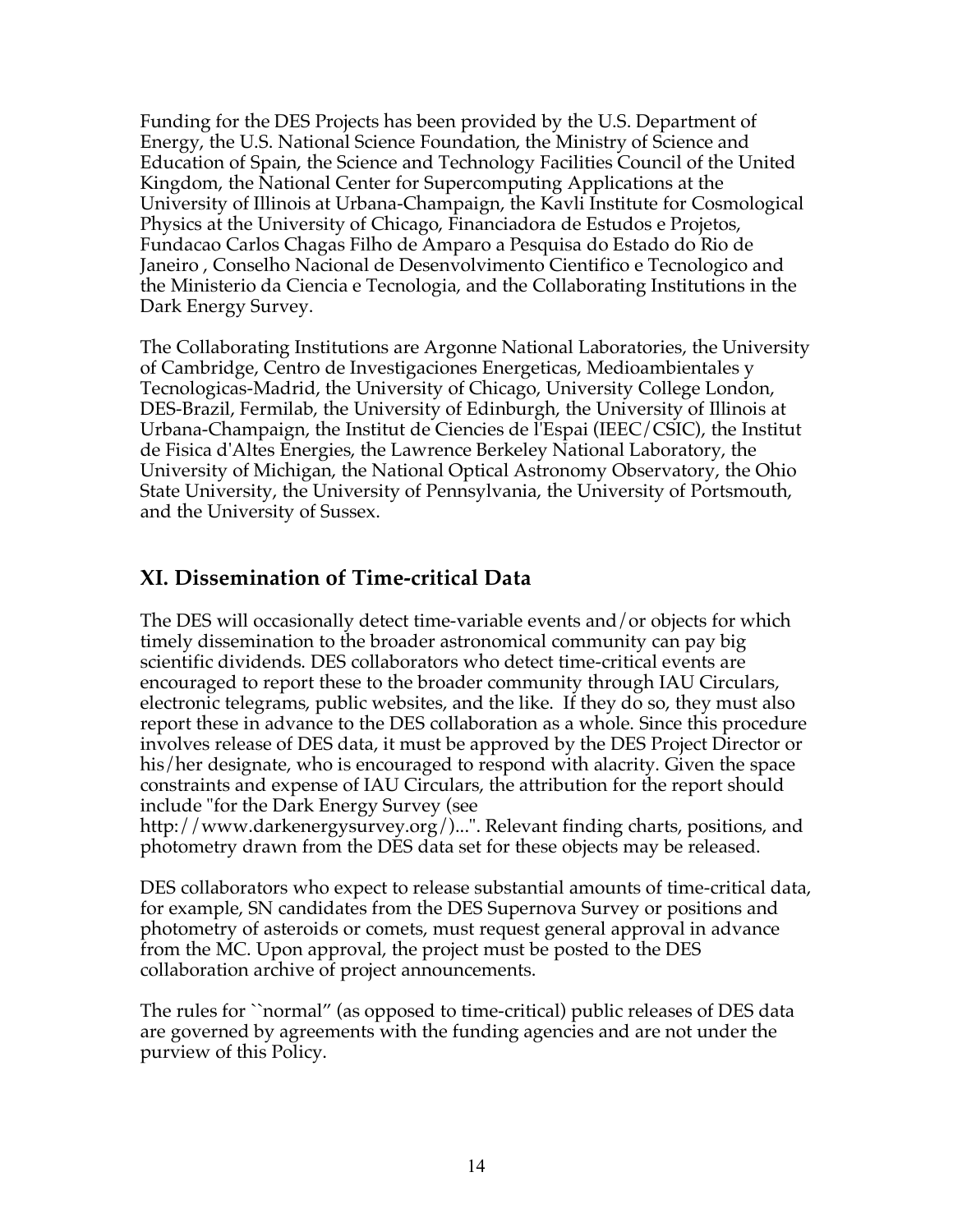# **XII. Glossary**

In this section we provide short definitions of key concepts, along with references to the sections of the Policy where they are discussed:

**Publication Archive:** an electronic archive of publications (maintained by the Publication Board) that are soon to be or have been submitted for publication, including journal papers, conference proceedings, and conference abstracts. (Sec. VI)

**Project Announcement Archive:** an electronic archive of all announcements of analysis projects, maintained by the Publication Board. (Sec. VI)

**Working Groups:** Groups responsible for carrying out DES science. The Working Group coordinators play important managerial roles in the scientific publication process (Sec. VI). The Working Groups also define the Key Projects  $(Sec. III).$ 

**Science Committee:** committee comprising the WG coordinators plus two cochairs. The Science Committee has overall responsibility for ensuring delivery of DES science and high-level management of science publications.

**Publication Board:** a small group appointed by the DES Management Committee with overall responsibility for the publication process. The Board sets up review committees for non-Working Group science papers and data release publications; makes final editorial comments and ensures that *all* DES papers and press releases include the proper references to DES technical publications, to funding agencies and institutions, etc; maintains the Publication and Project Announcement Archives; and serves as the last resort in resolving publicationrelated disputes. (Sec. VI)

**Editorial Review Committee:** small group of DES collaborators assigned by the WG coordinators or by the Publication Board to carry out internal review of publications to check and improve on scientific accuracy and clarity. (Sec. VI)

**DES collaborators:** see Sec. IV for brief definitions of the categories of DES collaborators (members, associate members, provisional members, participants, and external collaborators). These categories are defined in the DES Membership Policy.

**Builders:** DES collaborators who have made important or long-term contributions to the project and have therby gained automatic authorship rights on DES science publications. (Sec. IV)

**Unpublished, Nonpublic, and Preliminary results:** A result is *unpublished* if it has not yet appeared in a publication submitted to a journal or to the ArXiv. A result is *nonpublic* if it has not yet been communicated beyond the collaboration in any form, be it print, electronic, oral communication, or poster. A *preliminary*